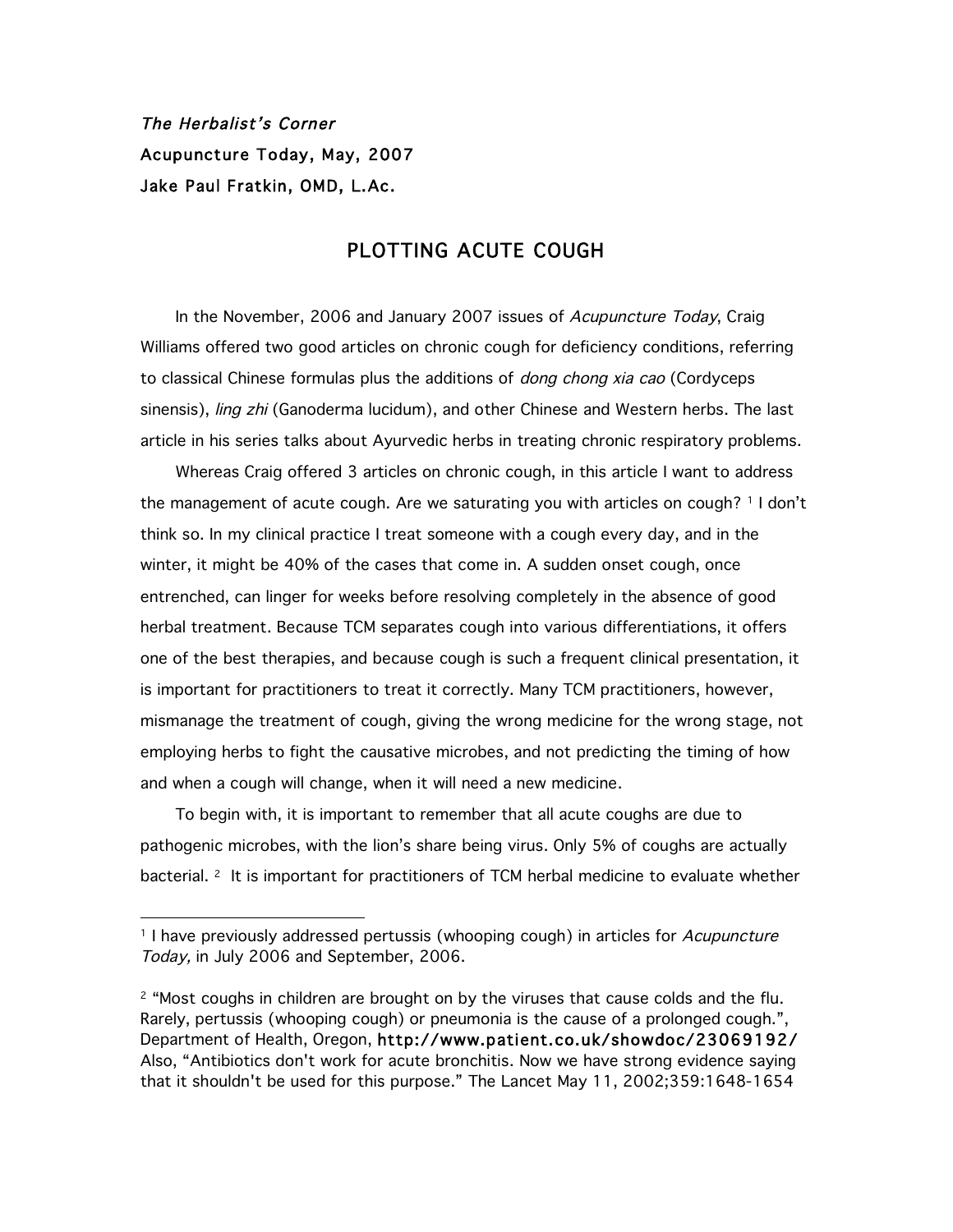viruses are playing an active enough part that anti-viral herbs need to be added to the therapy. This is most likely in the very first stages of a cough, especially when signs of a common cold precede the cough: runny or stuffy nose, achy muscles, headache, sore throat, or slight fever. At this point one should add, in addition to a formula for cough, herbs with strong anti-viral properties. This can easily be done by adding in products such as Gan Mao Ling or the patent medicine Chuan Xin Lian.

As for the treatment of the cough itself, it is best to determine which stage the cough is presenting. I feel that coughs can be categorized into seven distinct stages, the first four of these qualifying as acute cough, and the last three stages as chronic cough, but which may have had its origins in an acute cough.

These stages can be plotted on a graph, if we allow the vertical bar to indicate temperature, and the horizontal bar to indicate viscosity. Temperature reads from cold to hot, and viscosity reads from wet to dry. Wet goes through the stage of very wet, to sticky, to dry.

#### Stage 1: Pathogenic Wind-Heat.

This stage may immediately follow early signs of a common cold (achy, stuffy, sore throat), or it may appear as the first stage. It is distinguished as having a slight dry cough without any phlegm. The cough is slight or weak, but not as weak as Stage 7, the yin deficiency cough. In any event, yin deficiency cough occurs after an illness, in contrast to wind-heat cough, which occurs following health, as an early stage of common cold.

This stage will last from one to 3 days before either resolving (and going away), or transforming into one of the other stages. The formula of choice is sang ju yin, a formula developed by Wu Ju-Tang in 1798. (Wu is also the formulator of yin giao san). The ingredients are sang ye (Folium Morus Alba), xing ren (Semen Prunus Armeniaca), jie geng (Radix Platycodon), lu gen (Rhizome Phragmites), lian qiao (Fructus Forsythia), ju hua (Flos Chrysanthemum), bo he (Herba Mentha), and gan cao (Radix Glycyrrhiza). Sang ye dispels wind heat from the lung, and it is reinforced by *xing ren*. Other heat clearing herbs include *lu gen, ju hua, bo he* and *lian qiao. Lian qiao* has the additional quality of being an effective herb against respiratory viruses. Jie Geng helps bring the formula to the lungs.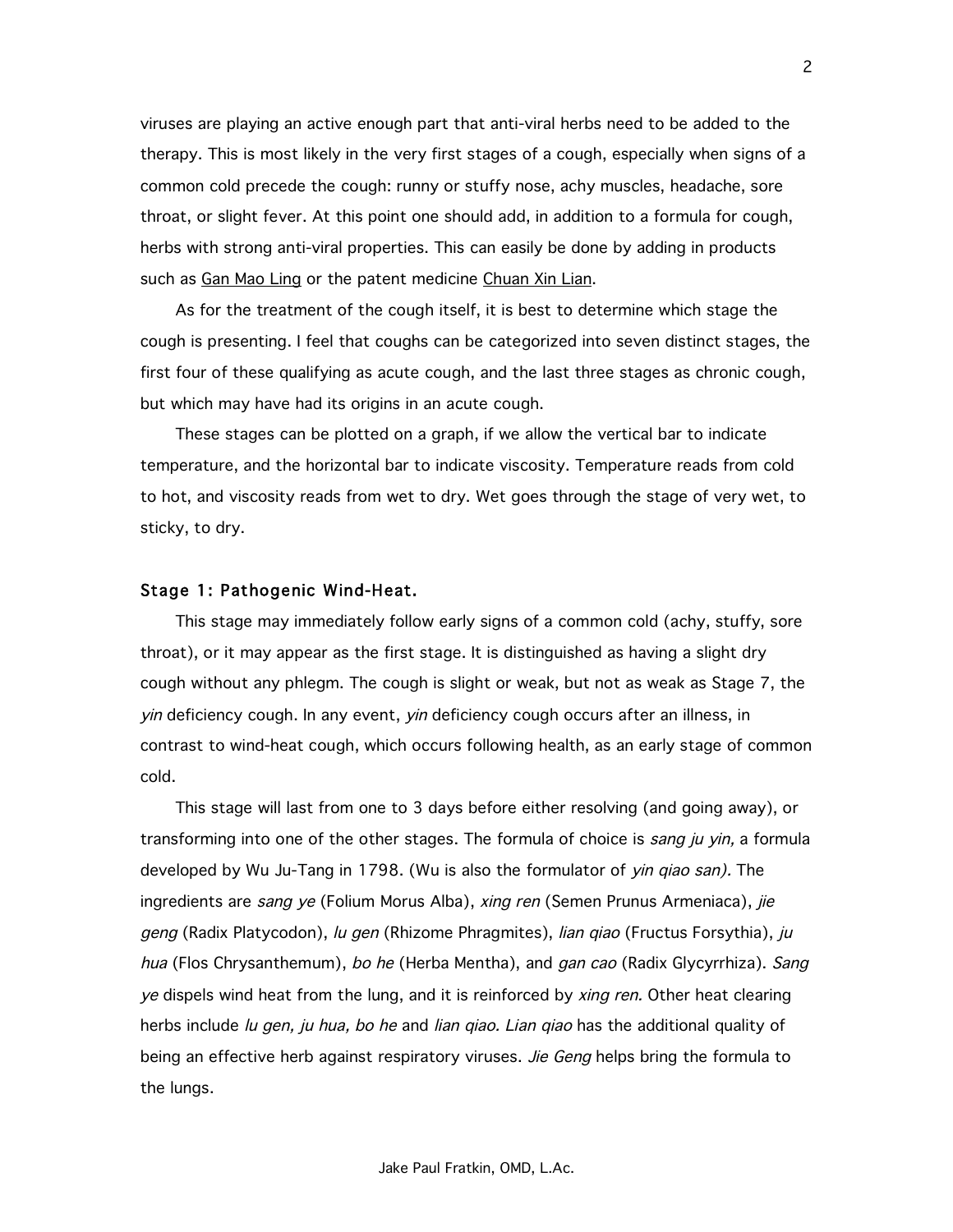# **TEMPERATURE**





# **VISCOSITY**

| 5. Profuse phlegm-damp             |
|------------------------------------|
|                                    |
| 6. Watery phlegm-damp (wet cough)  |
| 7. Yin deficiency (weak dry cough) |
|                                    |
|                                    |
|                                    |
|                                    |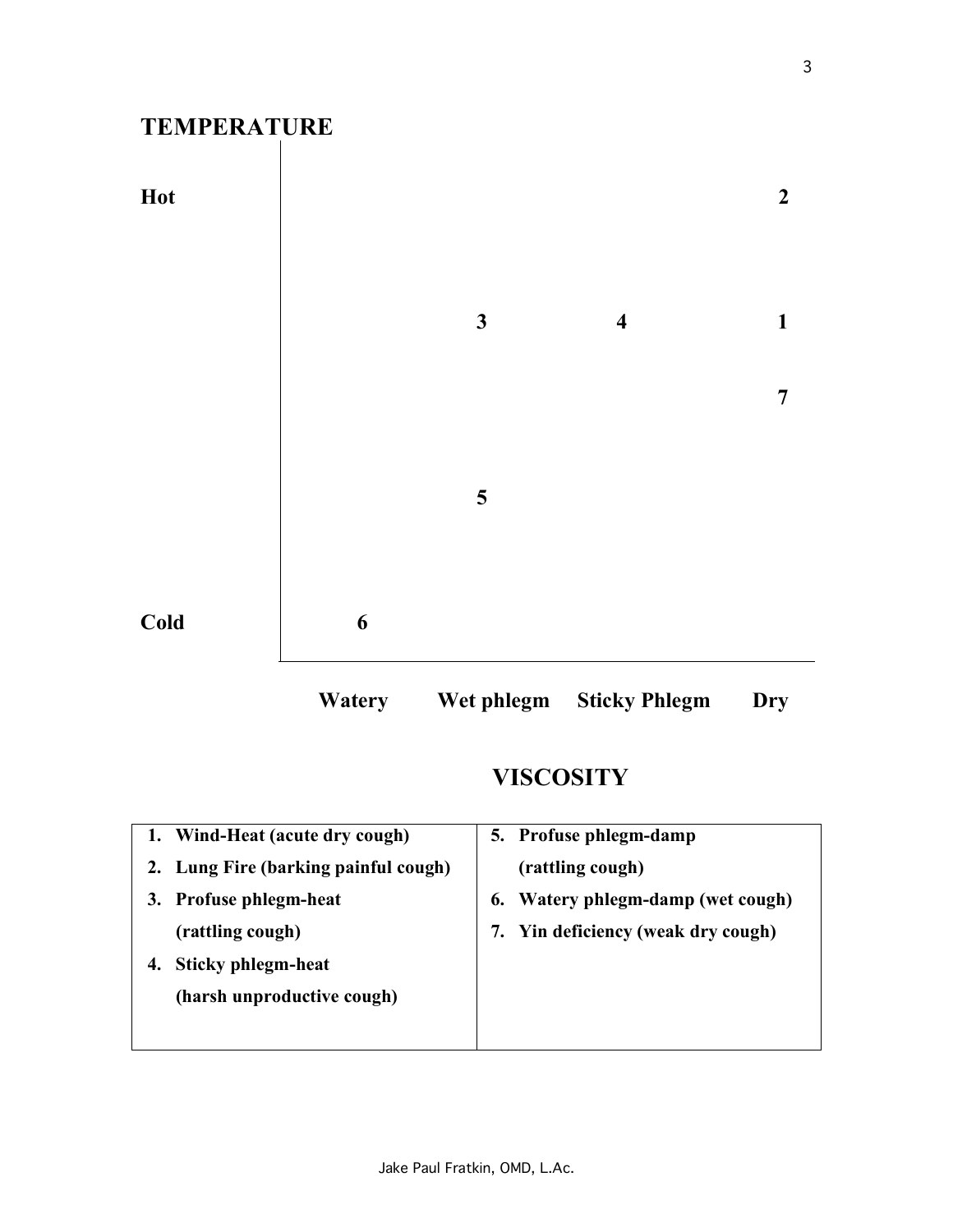#### Stage 2: Lung Fire.

-

The next stage is that of Lung Fire. This is a particularly uncomfortable stage, manifested by a harsh barking cough. Here we have fire in the lung, which is to say extreme heat. It is always due to a pathogen, either viral or bacterial, and we see it commonly in children, including croup. This stage is quite short lived, because the fire quickly encourages the lung to react protectively with phlegm, and, untreated, this stage turns into phlegm-heat (stage 3).

Lung fire is actually an easy stage to treat because fire easily clears with cold herbs such as *huang qin* (Radix Scutellaria Baicalenses) or zhi zi (Fructus Gardenia). A good formula would ordinarily by the patent medicine *Qing Fei Yi Huo Wan* (Gong Tingxian, 1587) and available from both Tianjin Brand and Plum Flower, but unfortunately both these products have a level of *da huang* that is too high for most Americans. The Tianjin version puts *da huang* at 18%, which might cause the patient to experience abdominal cramping or loose stools. Of course, if you are making the formula yourself, just reduce the amount of *da huang* to 6% or lower.

Another appropriate formula is Gong Tingxian's formula **Huang Lian Shang Qing Pian**, which is available from both Tianjin and Plum Flower. Here, the level of da huang is even higher, at 25.2%<sup>3</sup> One American company, Bio Essence, had the insight to reduce the dosage of *da huang* to 6.4%. The complete formula is as follows: *zhi zi* (Fructus Gardenia), *lian qiao* (Fructus Forsythia, *jing jie* (Herba Schizonepeta), *xuan shen* (Radix Scrophularia, huang qin (Radix Scutellaria Baicalenses), ju hua (Flos Chrysanthemum), bo he (Herba Mentha), da huang (Radix Rheum) and huang lian (Rhizome Coptis).

This is quite a cold formula, cold enough to extinguish lung fire. Significantly, herbs such as zhi zi, lian qiao, xuan shen, huang qin, da huang and huang lian – accounting for 61.5% of the formula – all have antimicrobial properties.

Other products come to mind for the lung fire stage. Seven Forests' Belamcanda 15 uses herbs such as *she gan* (Rhizome Belamcanda), yu xing cao (Herba Houttuynia), bai bu (Radix Stemona) and lu gen (Rhizome Phragmites) to clear harsh coughs due to heat. The classical formula *yang yin qing fei tang* is available as a syrup, and is a good adjunct, especially to relieve cough during the middle of the night.

<sup>&</sup>lt;sup>3</sup> For complete formula with percentages, see Fratkin, Chinese Herbal Patent Medicines, The Clinical Desk Reference (Shya Publications, 2001), p. 108-110.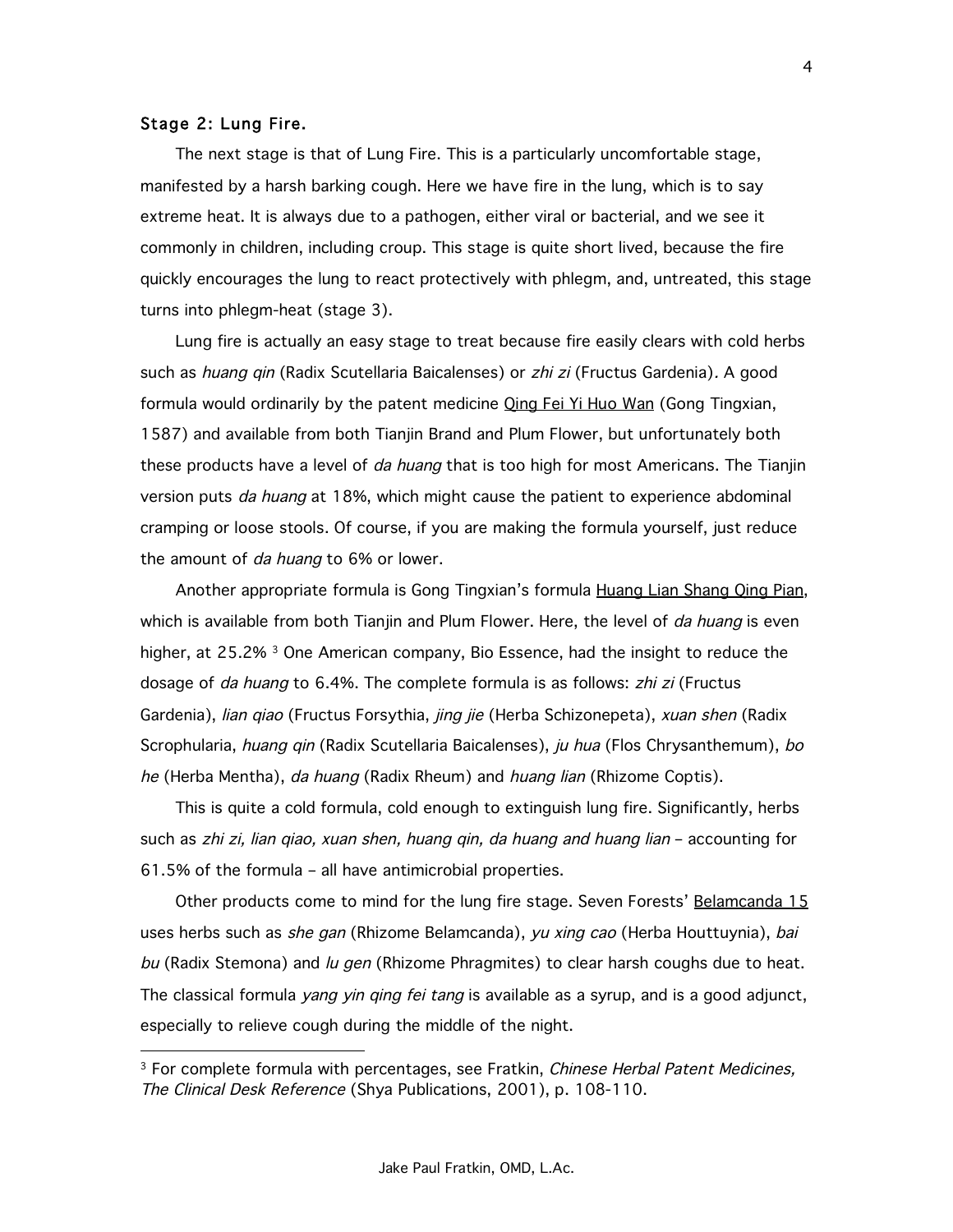### Stage 3: Phlegm-Heat.

-

The above formulas can clear lung fire cough quickly, within one to two days, but if the cough doesn't go away, it will transform into Stage 3, Phlegm-Heat. Stage 3 always exhibits a rattle cough, which can expectorate relatively easily. The discharge is bright yellow (acute heat), brownish-yellow (a little later in the duration of the cough) or greenish-brown (after acute heat has left and is transforming to phlegm-damp.) <sup>4</sup> In children, who tend to swallow their phlegm, a confirmation can be made if yellow nasal discharge accompanies the cough.

Phlegm is difficult to transform <sup>5</sup> This is why it is best to aggressively treat cough before it reaches the phlegm stage, namely at the Wind-Heat or Lung Fire stages. The best substances to transform phlegm involve bile or gallbladder from snakes or pig, which emulsify phlegm the same way it emulsifies fat. Often herbs such as *nan xing* (Rhizome Arisaema) or *chen pi* (Pericarpium Citrus Reticulata) are stir-fried in bile (dan) to enhance an anti-phlegm effect. The better products will employ *dan nan xing*, for example. The formula of choice is *qing qi hua tan tang* (Wu Kun, 1584) which is available from many manufacturers. The ingredients include the following: *dan nan xing* (Rhizome Arisaema), ban xia (Rhizome Pinellia), *qua lou ren* (Semen Trichosanthes), huang qin (Radix Scutellaria Baicalenses), chen pi (Pericarpium Citrus Reticulata), xing ren (Semen Prunus Armeniaca), zhi shi (Fructus Immaturus Citrus Aurantium) and fu ling (Sclerotium Poria Cocos).

This formula (and formulas like it) can be effective, but once phlegm settles in, it is difficult to remove. Untreated, this stage will last at least seven days, and sometimes up to 6 weeks. With herbal formulas, we expect gradual improvement over seven days, with lessening of frequency and severity of cough. The addition of the loquat-fritillaria syrups

<sup>4</sup> Rarely, the discharge will be a caseous brown, with the texture of a moldy yogurt. This is actually bacterial pus mixed with phlegm, and indicates serious bacterial pneumonia. In this case, the patient usually has high fever and is quite ill, and should be hospitalized with antibiotics.

<sup>&</sup>lt;sup>5</sup> The term *hua tan* means to "transform phlegm", rather than "expectorate phlegm". It indicates the therapeutic strategy of liquifying phlegm so that it can be discharged through stool.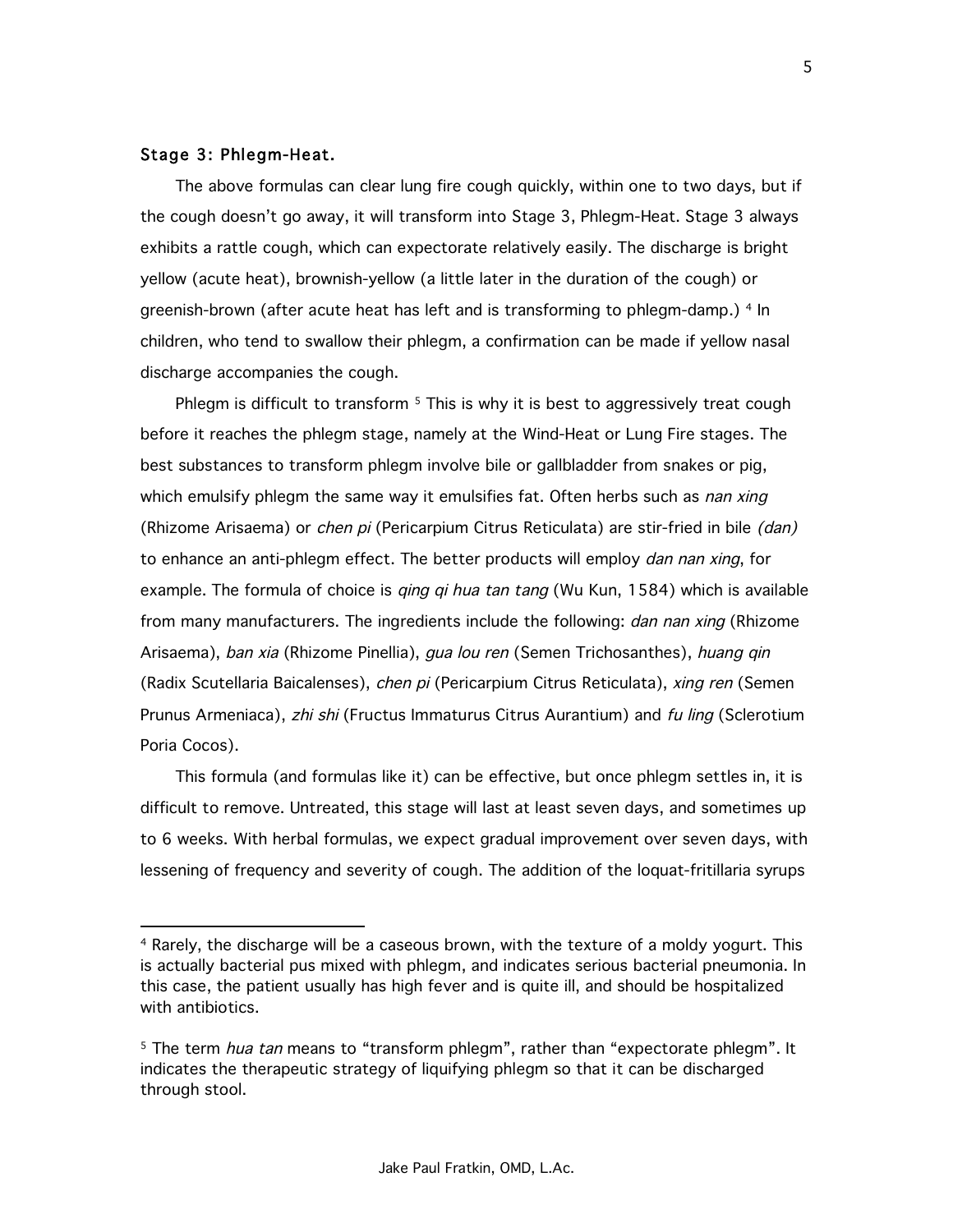are somewhat helpful, but should never be relied on in isolation. I like to use the enzyme bromelain, 1 to 2 capsules without food, 2 x day, to help break up phlegm.

In both stage 2 (lung fire) and stage 3 (phlegm-heat), when there is a strong microbial component (which is to say harsh and stubborn), I use the syrup **Hsiao Keh** Chuan: Special Medicine for Bronchitis (Harbin), which contains the single herb man shan hong (Radix Rhododendron Dauricum). The taste is a little bitter, and use for longer then 3 days is considered slightly toxic. I have no reservations giving it to children, however, if we use it for 2 days or so.

#### Stage 4: Sticky Phlegm-Heat.

This stage usually comes after a more wet stage, and manifests as a harsh cough with no expectoration. By listening to the cough, or with a stethoscope, you can determine that the lungs still have phlegm. The cough has a rattly nature to it, and if there is expectoration, it is usually small tiny pieces. This stage can come before of after stage 3, phlegm-heat. It indicates heat with consumption of *yin*, and the therapeutic strategy is to clear heat, transform phlegm, and tonify lung yin. This last part is important. Usually if we tonify lung *yin* during phlegm, it aggravates and builds the phlegm. But in this stage, it is important to moisten the lungs slightly in order to allow the phlegm to release from the bronchioles. This can be accomplished with herbs like mai men dong (Tuber Ophiopogon), tian men dong (Tuber Asparagus), and so on. But it is still important to clear heat and transform phlegm. Formulas like *ning sou wan* <sup>6</sup> or Broncho-Phase (from Tango) address this stage. <sup>7</sup> The ingredients for Broncho-Phase include She Gan (Rhizome Belamcanda), Gua Lou Ren (Semen Trichosanthes), Tian Men Dong (Tuber Asparagus), Chuan Bei Mu (Bulbus Fritillaria Cirrhosa), Zhi Ke (Fructus Citrus Aurantium), *Huang Qin* (Radix Scutellaria Baicalenses), *Bai Bu* (Radix Stemona), *Chuan Xin* Lian (Herba Andrographis), Zhi Zi (Fructus Gardenia), Sang Bai Pi (Radix Cortex Morus Alba), Jie Geng (Radix Platycodon), Xing Ren (Semen Prunus Armeniaca) and Gan Cao (Radix Glycyrrhiza).

-

<sup>&</sup>lt;sup>6</sup> Available in product form from Plum Flower as Quiet Cough.

 $7$  Full disclosure: I am the formulator of Broncho-Phase, based on frequent use of this formula in my own clinic.